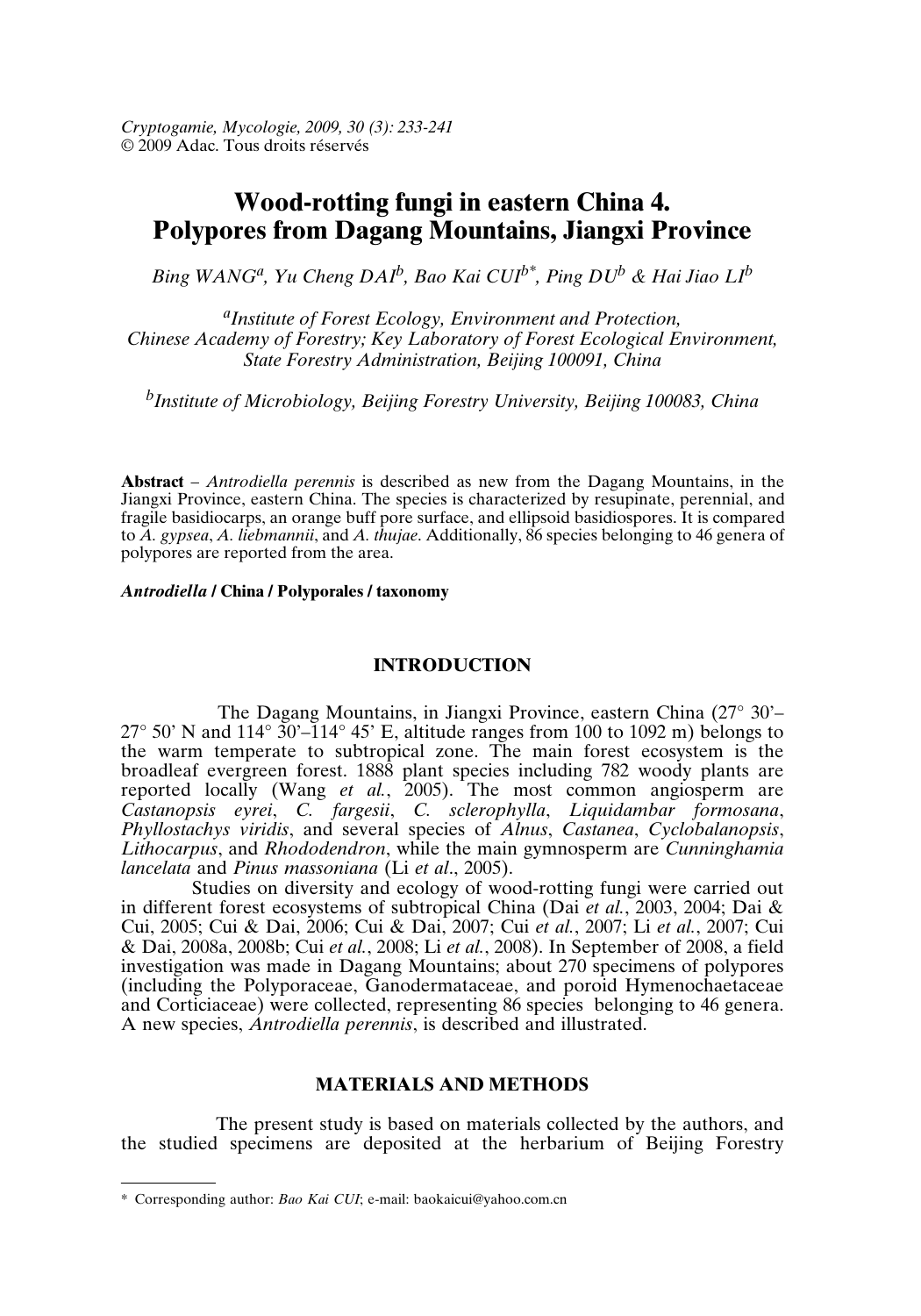University (BJFC). Some duplicates are preserved at the herbarium of the Institute of Applied Ecology, Chinese Academy of Sciences (IFP). All the materials were examined under microscope Nikon 80i. The microscopic routine used in the study is as presented by Dai *et al*. (2004). In the text the following abbreviations were used:  $L = \text{mean}$  spore length (arithmetical average of all spores),  $W =$  mean spore width (arithmetical average of all spores),  $Q =$  variation in the L/W ratios between the specimens studied (quotient of the mean spore length and the mean spore width of each specimen),  $n =$  number of spores measured from given number of specimens.  $IKI = Melzer's$  reagent,  $IKI = both$ inamyloid and indextrinoid,  $KOH = 5\%$  potassium hydroxide, and  $CB = Cotton$ Blue.  $CB+$  = cyanophilous and  $CB-$  = acyanophilous. In presenting the variation in the size of the spores, 5% of the measurements were excluded from each end of the range, and are given in parentheses. The width of a basidium was measured at the thickest part, and the length was measured from the apex (sterigmata excluded) to the basal septum. Sections were studied at magnification up to  $\times 1000$ by using a Nikon Eclipse 80i microscope and phase contrast illumination. Drawings were made with the aid of a drawing tube. Special colour terms are from Petersen (1996) and Anonymous (1969).

#### **TAXONOMY**

#### *Antrodiella perennis B.K. Cui & Y.C. Dai,* **sp. nov***. Figs 1-2*

*Carpophorum perenne, resupinatum. Facies pororum cremea vel bubalinea; pori angulares, 3–5 per mm. Systema hypharum dimiticum, hyphae generatoriae fibulatae, hyphae skeletales subiculi 2.2–4.8 µm in diam. Sporae pallidae, ellipsoideae,* IKI–, CB–, *2.9–4.8* <sup>×</sup> *1.4–2 µm.*

**Holotype**: CHINA, Jiangxi Province, Fenyi County, Dagang Mountains, on rotten wood of *Liquidambar*, 18 IX 2008, *Dai 10403* (holotype in BJFC, isotype in IFP).

*Etymology*. – *Perennis* (Lat.): referring to the perennial basidiocarp.

*Fruitbody*. – Basidiocarps perennial, resupinate, inseparable from the substrate, soft corky, without odour or taste when fresh, becoming brittle to fragile upon drying, ca. 16 cm in longest dimension, 5 cm in widest dimension, and up to 8 mm thick in centre. Sterile margin distinct, white to cream, up to 1 mm wide. Pore surface white to cream buff when fresh, becoming cream buff to orange buff or saffron buff upon drying; pores angular, 3–5 per mm; dissepiments thin, entire to slightly lacerate. Subiculum cream to buff, corky, thin, less than 1 mm thick. Tubes white to cream, soft corky when fresh, becoming cream buff to pale buff, brittle and fragile upon drying, up to 7 mm long.

*Hyphal structure*. – Hyphal system dimitic; generative hyphae frequently bearing clamp connections; skeletal hyphae dominant; all the hyphae IKI–, CB+, and tissue unchanged in KOH.

*Subiculum.* – Generative hyphae hyaline, thin-walled, rarely branched, 1.5–3.5 µm diam; skeletal hyphae thick-walled with a narrow lumen to subsolid, occasionally branched, agglutinated, interwoven, 2.2–4.8 µm diam.

*Tubes*. – Generative hyphae hyaline, thin-walled, occasionally branched, 1.2–3 µm diam; skeletal hyphae thick-walled with a narrow lumen to subsolid,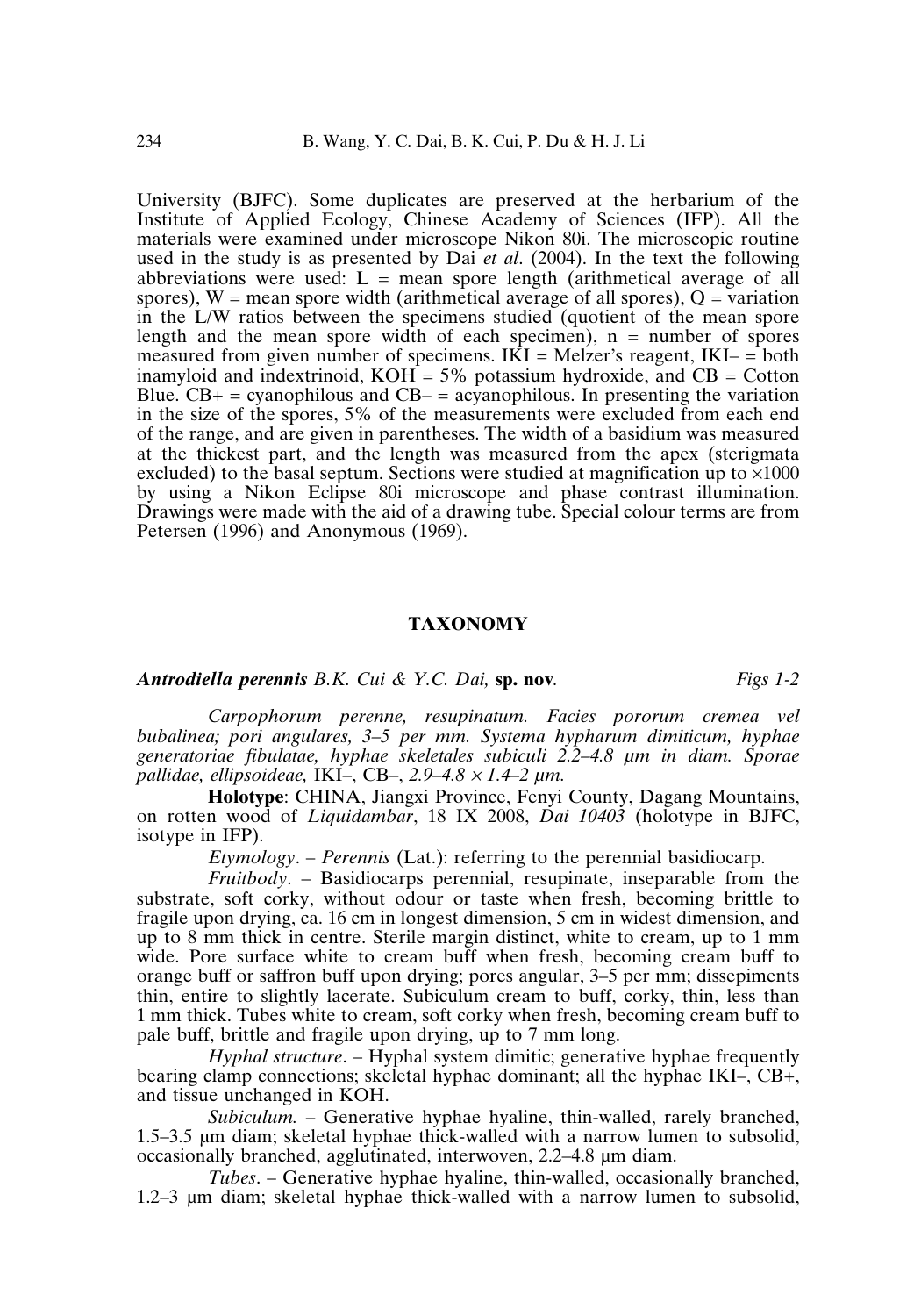Wood-rotting fungi in eastern China 4. 235 Polypores from Dagang Mountains, Jiangxi Province



Fig. 1. Fresh basidiocarps of *Antrodiella perennis* B.K. Cui & Y.C. Dai.

rarely branched, agglutinated, interwoven, 1.8–4.2 µm diam. Cystidia and cystidioles absent; basidia clavate, with a basal clamp connection and four sterigmata,  $8.6-15 \times 3.8-4.6$  µm; basidioles in shape similar to basidia, but slightly smaller. Rhomboid crystals present.

*Spores*. – Basidiospores ellipsoid, hyaline, thin-walled, smooth, IKI–, CB–,  $2.9-4.8(-5.1) \times 1.4-2.0(-2.5)$  um,  $L = 3.67$  um,  $W = 1.8$  um,  $Q = 1.83-2.22$  $(n = 60/2)$ .

*Type of rot.* – White rot.

*Known distribution*. – CHINA. Jiangxi Province, Fenyi County, Dagang Mountains.

*Other specimen examined* (paratype). – CHINA, Jiangxi Province, Fenyi County, Dagang Mountains, on fallen branch of *Phoebe*, 19 IX 2008, *Dai 10511* (BJFC).

*Remarks*. – The new species is characterized by a resupinate, perennial, and fragile basidiocarps with an orange buff pore surface, and ellipsoid basidiospores.

*Antrodiella gypsea* (Yasuda) T. Hatt. & Ryvarden, *A. liebmannii* (Fr.) Ryvarden, and *A. thujae* Y.C. Dai & H.S. Yuan have been reported also from China. They develop also perennial basidiocarps. *Antrodiella gypsea* differs in having smaller pores (6–8 per mm) and smaller basidiospores (2.6–3  $\times$  1.2–1.7 µm, Dai, 2004); *A. liebmannii* differs in having a pileate basidiocarps, and very small pores, 14–16 per mm (Dai, 2004); *A. thujae* has allantoid basidiospores (4.2–5 × 1.2–1.5 µm), fusoid cystidioles, and occurrence exclusively on *Thuja przewalskii* (Dai *et al.*, 2007).

*Antrodiella perennis* and *A. americana* Ryvarden & Gilb. have similar basidiospores; however, the latter has bigger pores (1–2 per) mm, an annual growth habit (Dai, 2004; Núñez & Ryvarden, 2001), and prominent gloeocystidia (Miettinen *et al.*, 2006).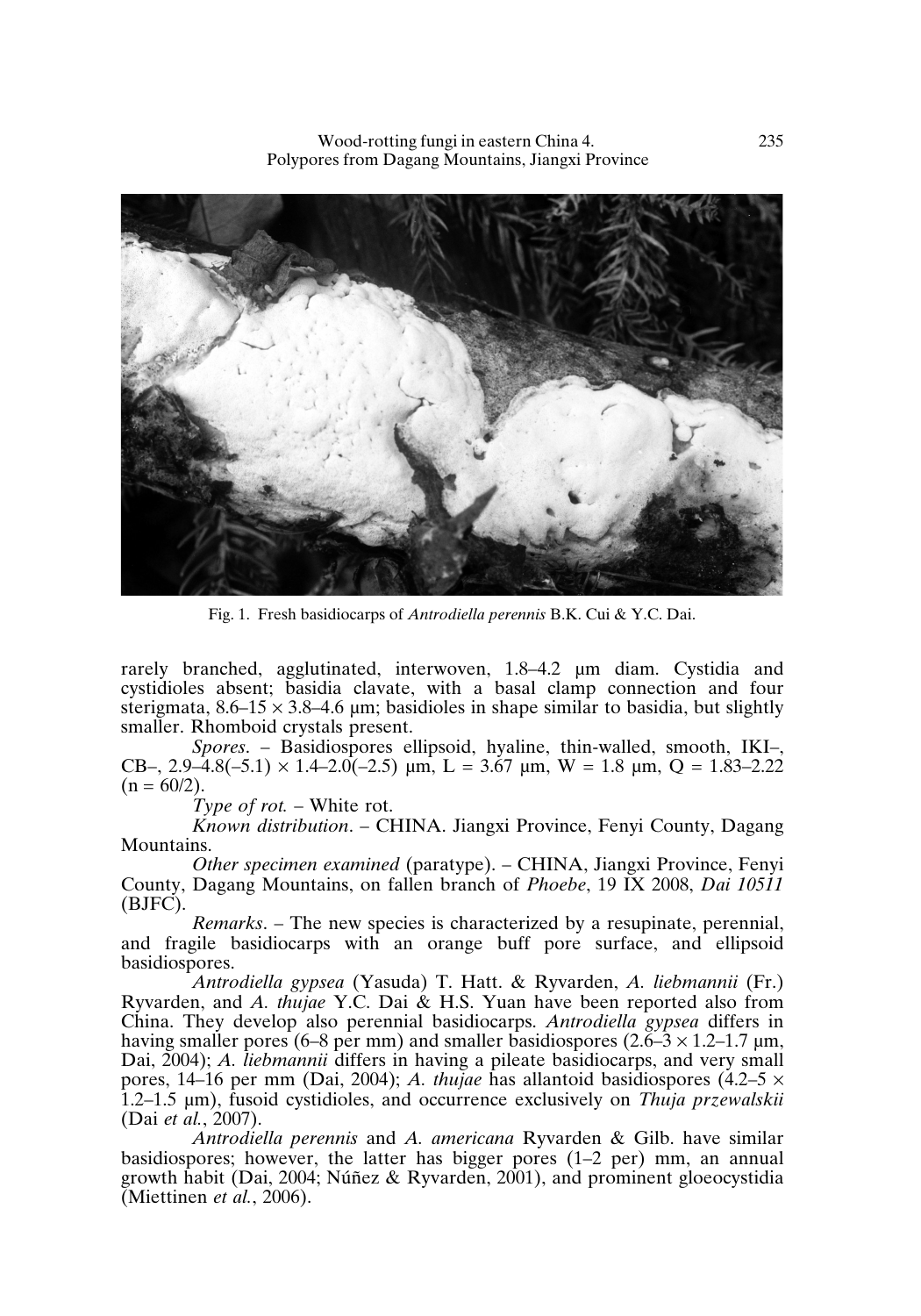

Fig. 2. Anatomical details of *Antrodiella perennis* B.K. Cui & Y.C. Dai (drawn from the holotype). – **a.** Basidiospores. – **b.** Basidia and basidioles. – **c.** Hyphae from trama. – **d.** Hyphae from *Subiculum*.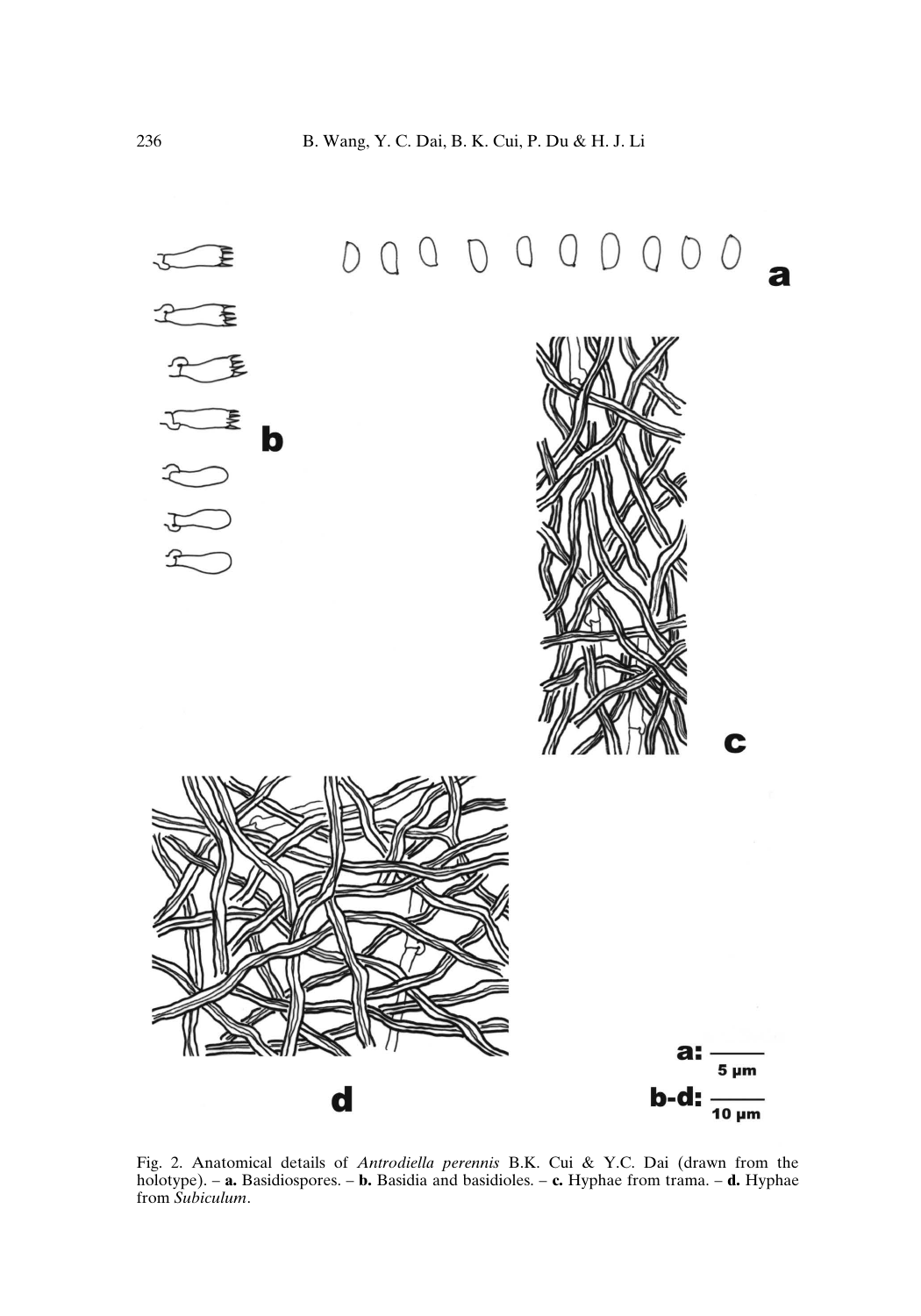# **CHECKLIST**

In the following, an alphabetical list (according to genera) of polypores is given, and the authors of scientific names are according to the second edition of Authors of Fungal Names (http://www.indexfungorum.org/AuthorsOfFungal Names.htm). Substrate and collecting data are provided after the name of each species. The hosts are listed alphabetically, and in the case of the same host tree, they were arranged by order: living tree, dead tree, fallen branch, fallen trunk, rotten wood, stump, and root. The concept of polypores circumscribed here is in a wide sense, including the Polyporaceae, Ganodermataceae, and poroid species in the Hymenochaetaceae, Corticiaceae and Tremellaceae.

- *Abortiporus biennis* (Bull.) Singer, fallen angiosperm trunk, *Dai 10379*
- *Antrodia oleracea* (R.W. Davidson & Lombard) Ryvarden, rotten angiosperm wood, *Dai 10630*
- *Antrodia vaillantii* (DC.:Fr.) Ryvarden, rotten stump of *Pinus, Dai 10595*
- *Antrodiella perennis* B.K. Cui & Y.C. Dai, rotten wood of *Liquidambar, Dai 10403*; on fallen branch of *Phoebe, Dai 10511*
- *Antrodiella albocinnamomea* Y.C. Dai & Niemelä, rotten angiosperm wood, *Dai 19423;* angiosperm stump, *Dai 10560*; root of *Castanopsis, Dai 10504*
- *Antrodiella brunneimontana* (Corner) T. Hatt., fallen branch of *Elaeocarpus decipiens, Dai 10521*
- *Antrodiella duracina* (Pat.) I. Lindblad & Ryvarden, fallen trunk of *Schima, Dai 10429*
- *Antrodiella gypsea* (Yasuda) T. Hatt. & Ryvarden, fallen trunk of *Cunninghamia, Dai 10391 & 10438*; fallen branch of *Fokiena hodginsii, Dai 10563*; fallen trunk of *Metasequoia, Dai 10572*
- *Antrodiella semisupina* (Berk. & M.A. Curtis) Ryvarden *s.l*., fallen trunk of *Rhododendron, Dai 10415*
- *Antrodiella zonata* (Berk.) Ryvarden, dead angiosperm tree, *Dai 10607*; fallen trunk of *Platanus*, *Dai 10368*
- *Aurantiporus fissilis* (Berk. & M.A. Curtis) H. Jahn, dead tree of *Platycarya strobilacea, Dai 10502*
- *Bjerkandera adusta* (Willd.:Fr.) P. Karst., fallen angiosperm branch, *Dai 10578*; fallen trunk of *Liquidambar, Dai 10372*
- *Castanoporus castaneus* (Lloyd) Ryvarden, fallen trunk of *Pinus, Dai 10454*
- *Ceriporia alachuana* (Murrill) Hallenb., fallen trunk of *Albizzia, Dai 10522*
- *Ceriporia crassitunicata* Y.C. Dai & Sheng H. Wu, fallen trunk of *Alnus, Dai 10376*
- *Ceriporia viridans* (Berk. & Broome) Donk, rotten angiosperm wood, *Dai 10477*
- *Ceriporiopsis mucida* (Pers.:Fr.) Gilb. & Ryvarden, rotten wood of *Cunninghamia, Dai 10404;* rotten stump of *Cunninghamia, Dai 10597*
- *Cerrena meyenii* (Klotzsch) L. Hansen, dead angiosperm tree, *Dai 10610*
- *Cerrena unicolor* (Bull.:Fr.) Murrill, dead tree of *Alnus, Dai 10377*
- *Coltricia cinnamomea* (Jacq.) Murrill, ground of angiosperm forest, *Dai 10464, 10591, 10606, 10609 & 10612*
- *Coltricia focicola* (Berk. & M.A. Curtis) Murrill, ground of angiosperm forest, *Dai 10599*
- *Coltricia verrucata* Aime, T.W. Henkel & Ryvarden, ground of angiosperm forest, *Dai 10587*
- *Coltriciella dependens* (Berk. & M.A. Curtis) Murrill, rotten bamboo, *Dai 10406*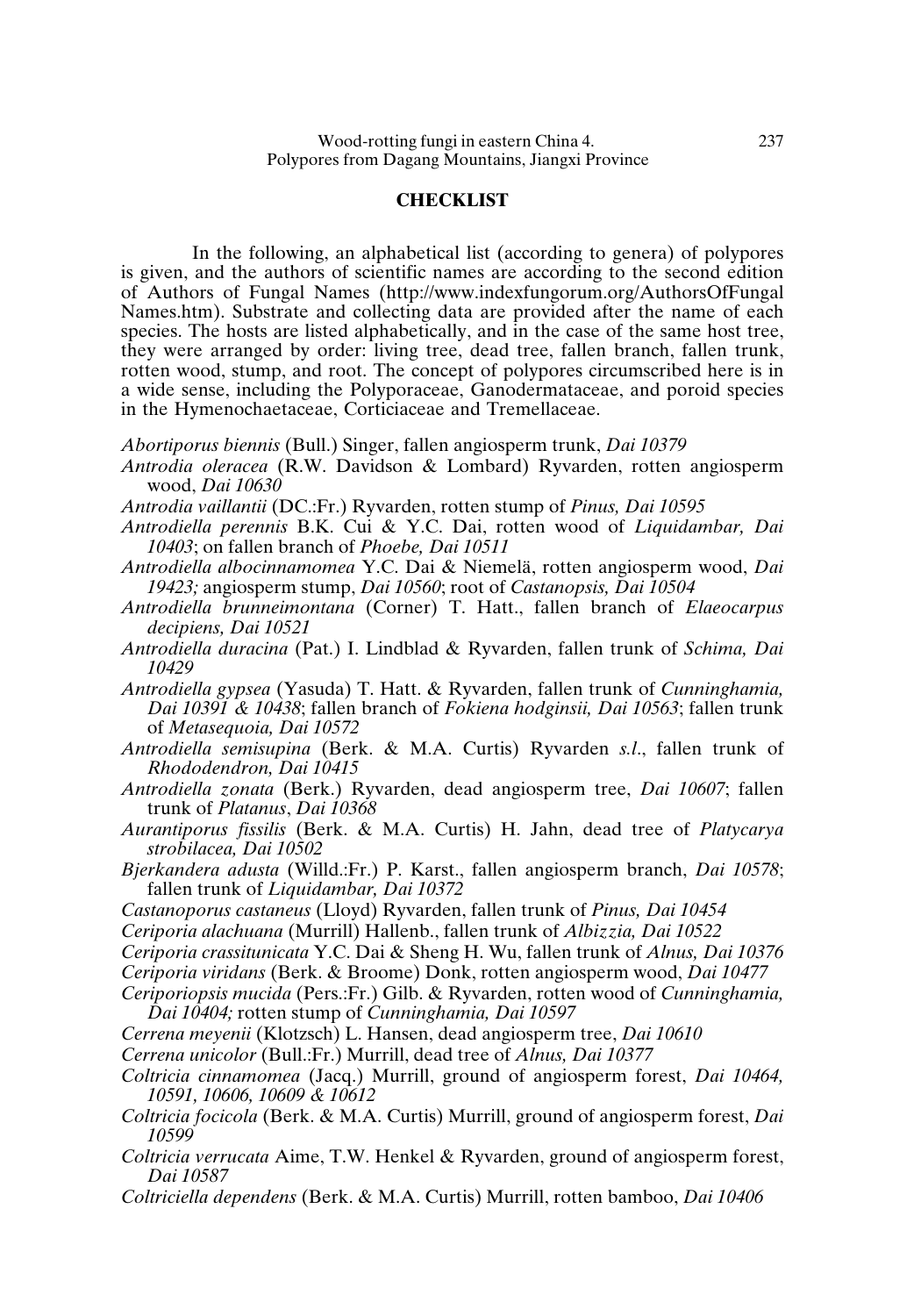- *Coriolopsis polyzona* (Pers.) Ryvarden, fallen trunk of *Cyclobalanopsis blakei, Dai 10419 & 10420*
- *Cyclomyces lamellatus* Y.C. Dai & Niemelä, dead angiosperm tree, *Dai 10527*; fallen angiosperm trunk, *Dai 10589*
- *Cyclomyces xeranticus* (Berk.) Y.C. Dai & Niemelä, dead angiosperm tree, *Dai 10593*; rotten wood of *Castanopsis, Dai 10459*
- *Daedaleopsis tricolor* (Bull.) Bondartsev & Singer, fallen branch of *Alnus, Dai 10398;* fallen angiosperm trunk, *Dai 10439, 10574, 10575 & 10614*
- *Datronia mollis* (Sommerf.) Donk, fallen trunk of *Phoebe*, *Dai 10500*; fallen trunk of *Quercus, Dai 10443*

*Datronia stereoides* (Fr.) Ryvarden, fallen angiosperm branch, *Dai 10559*

- *Echinochaete russiceps* (Berk. & Broome) D.A. Reid, fallen angiosperm trunk, *Dai 10455*
- *Fistulina hepatica* (Schaeff.:Fr.) With., living tree of *Broussonetia, Dai 10604*
- *Fomitiporia bannaensis* Y.C. Dai, dead tree of *Camellia oleifera*, *Dai 10538*; dead tree of *Castanopsis*, *Dai 10417*; stump of *Clerodencirum manclarinorum, Dai 10495*; dead tree of *Rhododendron, Dai 10407*
- *Fomitopsis feei* (Fr.) Kreisel, rotten wood of *Cunninghamia*, *Dai 10430*; stump of *Cunninghamia, Dai 10370 & 10570*
- *Fomitopsis spraguei* (Berk. & M.A. Curtis) Gilb. & Ryvarden, living tree of *Castanopsis, Dai 10428*
- *Funalia trogii* (Berk.) Bondartsev & Singer, dead tree of *Populus, Dai 10540*
- *Ganoderma australe* (Fr.) Pat., living angiosperm tree, *Dai 10556*; dead angiosperm tree, *Dai 10551*; angiosperm stump, *Dai 10624 & 10626*; fallen trunk of *Castanopsis, Dai 10433*; stump of *Platycarya strobilacea, Dai 10508*
- *Ganoderma lucidum* (W. Curtis.:Fr.) P. Karst., root of *Castanopsis, Dai 10457*
- *Gloeoporus dichrous* (Fr.) Bres., fallen angiosperm trunk, *Dai 10541 & 10629*; fallen trunk of *Castanopsis, Dai 10471*
- *Grammothele fulgio (*Berk. & Broome ) Ryvarden, bamboo stump, *Dai 10447*
- *Haploporus alabamae* (Berk. & Cooke) Y.C. Dai & Niemelä, fallen angiosperm branch, *Dai 10480*
- *Haploporus latisporus* Juan Li & Y.C. Dai, fallen branch of *Metasequoia, Dai 10562*
- *Hyphodontia flavipora* (Cooke) Sheng H. Wu, fallen trunk of *Alnus, Dai 10402;* bark of *Metasequoia, Dai 10557*
- *Hyphodontia latitans* (Bourdot & Galzin) Ginns & M.N.L. Lefebvre, fallen angiosperm branch, *Dai 10390*; rotten wood of *Cunninghamia, Dai 10543*
- *Inonotus cuticularis* (Bull.: Fr.) P. Karst., dead tree of *Cyclobalanopsis, Dai 10496*

*Inonotus truncatisporus* Corner, fallen trunk of *Platycarya strobilacea, Dai 10512*

- *Irpex lacteus* (Fr.:Fr.) Fr., fallen angiosperm branch, *Dai 10467;* fallen angiosperm trunk, *Dai 10580*
- *Junghuhnia japonica* Núñez & Ryvarden, fallen trunk of *Castanopsis, Dai 10487 Junghuhnia luteoalba* (P. Karst.) Ryvarden, living tree of *Castanopsis, Dai 10452*
- *Laetiporus sulphureus* (Bull.:Fr.) Murrill, living tree of *Castanopsis*, *Dai 10600*; fallen trunk of *Castanopsis, Dai 10448*
- *Lenzites vespacea* (Pers.) Pat., fallen angiosperm trunk, *Dai 10395 & 10564*
- *Microporus affinis* (Blume & Nees) O. Kuntze, fallen angiosperm trunk, *Dai 10566 & 10602*; dead tree of *Lithocarpus, Dai 10432*
- *Nigroporus vinosus* (Berk.) Murrill, rotten angiosperm wood, *Dai 10453*; dead tree of *Elaeocarpus japonicus, Dai 10414*
- *Oxyporus cuneatus* (Murrill) Aoshima, fallen trunk of *Cunninghamia*, *Dai 10579*; fallen trunk of *Metasequoia glyptostroboides, Dai 10506*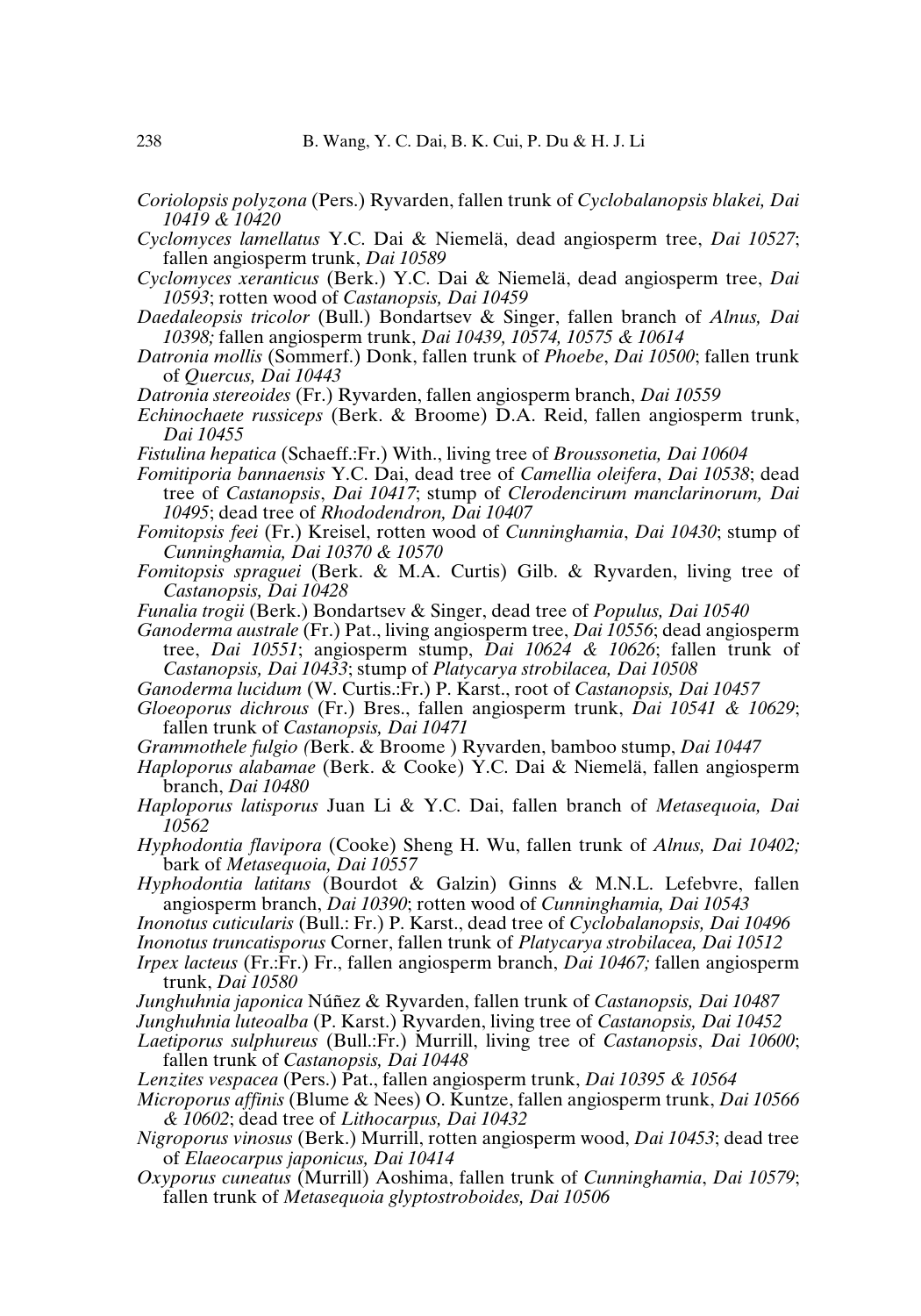- *Oxyporus populinus* (Schumach.:Fr.) Donk, dead tree of *Liquidambar, Dai 10476*; living tree of *Michelia figo*, *Dai 10555*
- *Perenniporia fraxinea* (Bull.:Fr) Ryvarden, dead tree of *Sorbus folgneri, Dai 10440*
- *Perenniporia medulla-panis* (Jacq.) Donk, fallen trunk of *Alnus, Dai 10393*; living angiosperm tree, *Dai 10592*
- *Perenniporia narymica* (Pilát) Pouzar, dead angiosperm tree, *Dai 10510*
- *Perenniporia ochroleuca* (Berk.) Ryvarden, fallen trunk of *Lithocarpus, Dai 10437*; fallen branch of *Sassafras tsumu, Dai 10547*
- *Perenniporia subacida* (Peck) Donk, fallen trunk of *Pinus, Dai 10596*
- *Perenniporia tephropora* (Mont.) Ryvarden, fallen angiosperm trunk, *Dai 10594*; fallen branch of *Betula luminifera*, *Dai 10545*; fallen branch of *Sassafras tsumu, Dai 10542*
- *Phellinus contiguus* (Pers.:Fr.) Pat., fallen angiosperm trunk, *Dai 10483*
- *Phellinus ferreus* (Pers.) Bourdot & Galzin, dead angiosperm tree, *Dai 10621*; fallen angiosperm trunk, *Dai 10590 & 10603*; fallen trunk of *Machilus velutina, Dai 10514*
- *Phellinus gilvus* (Schwein.:Fr.) Pat., dead tree of *Broussonetia*, *Dai 10611*; fallen branch of *Castanopsis, Dai 10456*
- *Phellinus inermis* (Ellis & Everhart) G. Cunn., fallen trunk of *Albizia*, *Dai 10411*; living tree of *Betula luminifera*, *Dai 10546*; fallen trunk of *Castanopsis, Dai 10409;* fallen trunk of *Cydobalanopsis blakei, Dai 10520*; dead tree of *Elaeocarpus decipiens*, *Dai 10515*; fallen trunk of *Hovenia, Dai 10468*; fallen trunk of *Lithocarpus*, *Dai 10445*; living tree of *Melia*, *Dai 10550*; living tree of *Photina davidsoniae*, *Dai 10554*; dead tree of *Quercus chenii, Dai 10472*; dead tree of *Rhododendron delavayi, Dai 10435*; living tree of *Toona sureni*, *Dai 10544 & 10548*
- *Phellinus kanehirae* (Yasuda) Ryvarden, fallen trunk of *Schima, Dai 10418*
- *Phellinus rhabarbarinus* (Berk.) G. Cunn., dead angiosperm tree, *Dai 10568*; dead tree of *Castanea henryi, Dai 10498*; living tree of *Cunninghamia*, *Dai 10369*; stump of *Dalbergia, Dai 10516*
- *Phylloporia ribis* (Schumach.:Fr.) Ryvarden, living tree of *Nandina domestica*, *Dai 10588 & 10625*
- *Postia alni* Niemelä & Vampola, fallen trunk of *Alnus, Dai 10463*; fallen branch of *Osmathus fragrans, Dai 10549*
- *Protomerulius caryae* (Schwein.) Ryvarden, stump of *Prunus, Dai 10412*
- *Pycnoporus sanguineus* (L.:Fr.) Murrill, fallen trunk of *Alnus, Dai 10374;* fallen angiosperm trunk, *Dai 10389 & 10567*
- *Pyrrhoderma adamantinum* (Berk.) Imazeki, angiosperm root, *Dai 10553*
- *Rigidoporus minutus* B.K. Cui & Y.C. Dai, fallen trunk of *Castanopsis*, *Dai 10507*; rotten wood of *Castanopsis, Dai 10427*
- *Rigidoporus vinctus* (Berk.) Ryvarden, dead angiosperm tree, *Dai 10569*; fallen angiosperm trunk, *Dai 10394;* dead tree of *Castanopsis*, *Dai 10466*; fallen trunk of *Ilex purpurea, Dai 10503*
- *Skeletocutis nivea* (Jungh.) Jean Keller, fallen angiosperm branch, *Dai 10449*

*Skeletocutis vulgaris* (Fr.) Niemelä & Y.C. Dai, rotten wood of *Pinus, Dai 10605*

- *Tinctoporellus epimiltinus* (Berk. & Broome) Ryvarden, dead tree of *Bothrocaryum controversum*, *Dai 10505*; stump of *Castanopsis, Dai 10518*; dead tree of *Cerasus pseudocerasus, Dai 10501*
- *Trametes gibbosa* (Pers.:Fr.) Fr., dead tree of *Acer*, *Dai 10558*; angiosperm stump, *Dai 10565*; stump of *Liquidambar, Dai 10371*
- *Trametes hirsuta* (Wulfen:Fr.) Pilát, fallen trunk of *Alnus, Dai 10392 & 10494;* fallen angiosperm trunk, *Dai 10613*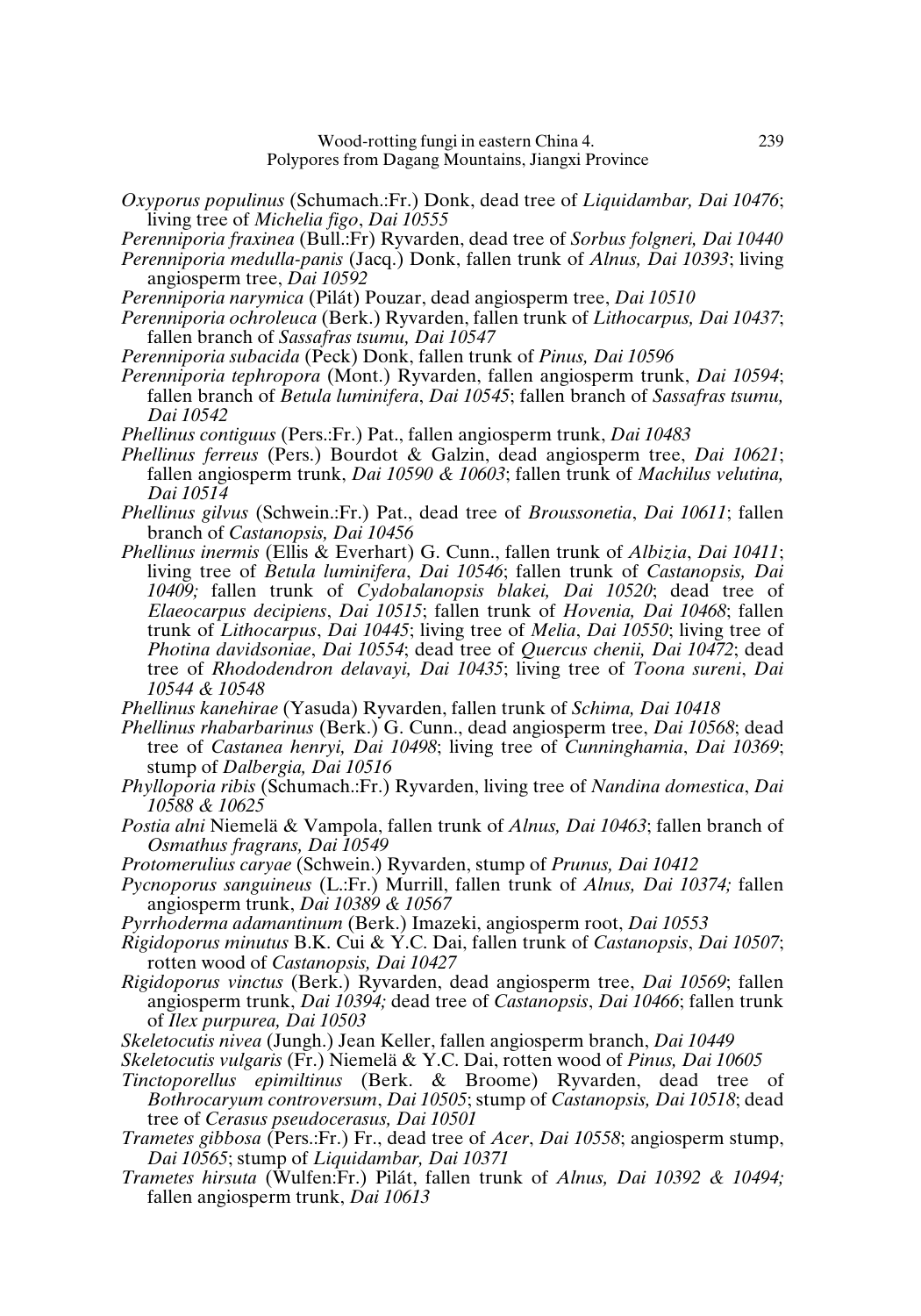- *Trametes pubescens* (Schumach.:Fr.) Pilát, fallen trunk of *Alnus, Dai 10375*; fallen angiosperm trunk, *Dai 10571*; fallen trunk of *Castanopsis, Dai 10513*
- *Trametes suaveolens* (Fr.:Fr.) Fr., fallen angiosperm branch, *Dai 10460*; fallen angiosperm trunk, *Dai 10436*
- *Trametes versicolor* (L.:Fr.) Pilát, fallen trunk of *Alnus, Dai 10400 & 10442*; fallen angiosperm trunk, *Dai 10577 & 10628*; dead tree of *Camellia oleifera*, *Dai 10539*
- *Trichaptum abietinum* (Pers.:Fr.) Ryvarden, fallen trunk of *Pinus, Dai 10396*
- *Trichaptum fuscoviolaceum* (Ehrenb.:Fr.) Ryvarden, fallen trunk of *Cunninghamia, Dai 10576*
- *Trichaptum pargamenum* (Fr.) G. Cunn., fallen angiosperm trunk, *Dai 10598*
- *Tyromyces chioneus* (Fr.) P. Karst., fallen trunk of *Cyclobalanopsis blakei, Dai 10426 & 10441*
- *Wrightoporia lenta* (Oveh. & J. Lowe) Pouzar, rotten wood of *Cunninghamia, Dai 10462 & 10473*

### **DISCUSSIONS**

Around 270 specimens were collected from the studied area; based on these collections, 86 species of polypores were identified. All the species are newly recorded from the Dagang Mountains (Zhang & Dai, 2005; Zhao, 1998; Zhao & Zhang, 2000). Of the 86 species, *Antrodiella gypsea*, *Daedaleopsis tricolor*, *Fomitiporia bannaensis*, *Ganoderma australe, Hyphodontia flavipora*, *Irpex lacteus*, *Microporus affinis, Perenniporia tephropora, Phellinus inermis, Trametes hirsuta* and *T. versicolor* are the most common species. *Abortiporus biennis, Antrodia oleracea, A. vaillantii, Aurantiporus fissilis, Ceriporia alachuana, C. crassitunicata, Echinochaete russiceps, Fistulina hepatica, Fomitopsis spraguei, Inonotus cuticularis, I. truncatioporus, Junghuhnia japonica*, *Perenniporia narymica* are rare in the studied area.

According to our previous studies, 144 polypores were recorded from Tianmu Mountains, Zhejiang Province, eastern China (Cui & Dai, 2007), 155 polypores were found in Wuyi Mountains, Fujian Province, eastern China (Cui *et al.*, 2008). It is therefore that mycota of polypores are poorer in Dagang Mountains than both in Tianmu Mountains and Wuyi Mountains. The vegetation in Dagang Mountains is warm temperate to subtropical forest which is similar to those in Tianmu Mountains and Wuyi Mountains. The main reason for this phenomenon is that the forests are older and better protected in Tianmu Mountains and Wuyi Mountains than in Dagang Mountains. Moreover, more inventories were made in Tianmu Mountains and Wuyi Mountains. Further investigations and studies are needed to understand to fungal species richness in Dagang Mountains. Due to the high diversity of woody plants there, more polypores and other wood-inhabiting fungi species could be found in the future.

**Acknowledgments.** Special thanks are due to Dr. Hai-Sheng Yuan (Shenyang, China) for technical assistance with the drawings, Mr. Hong-Jian Liu and Ms. Hong-Xia Xiong (Shenyang, China) for companions in the field trip. The research was financed by the Ministry Science and Technology of China (Project No. 2008BADB0B03), Beijing Forestry University (Project No. BLX2007014) and the National Natural Science Foundation of China (Project No. 30870013).